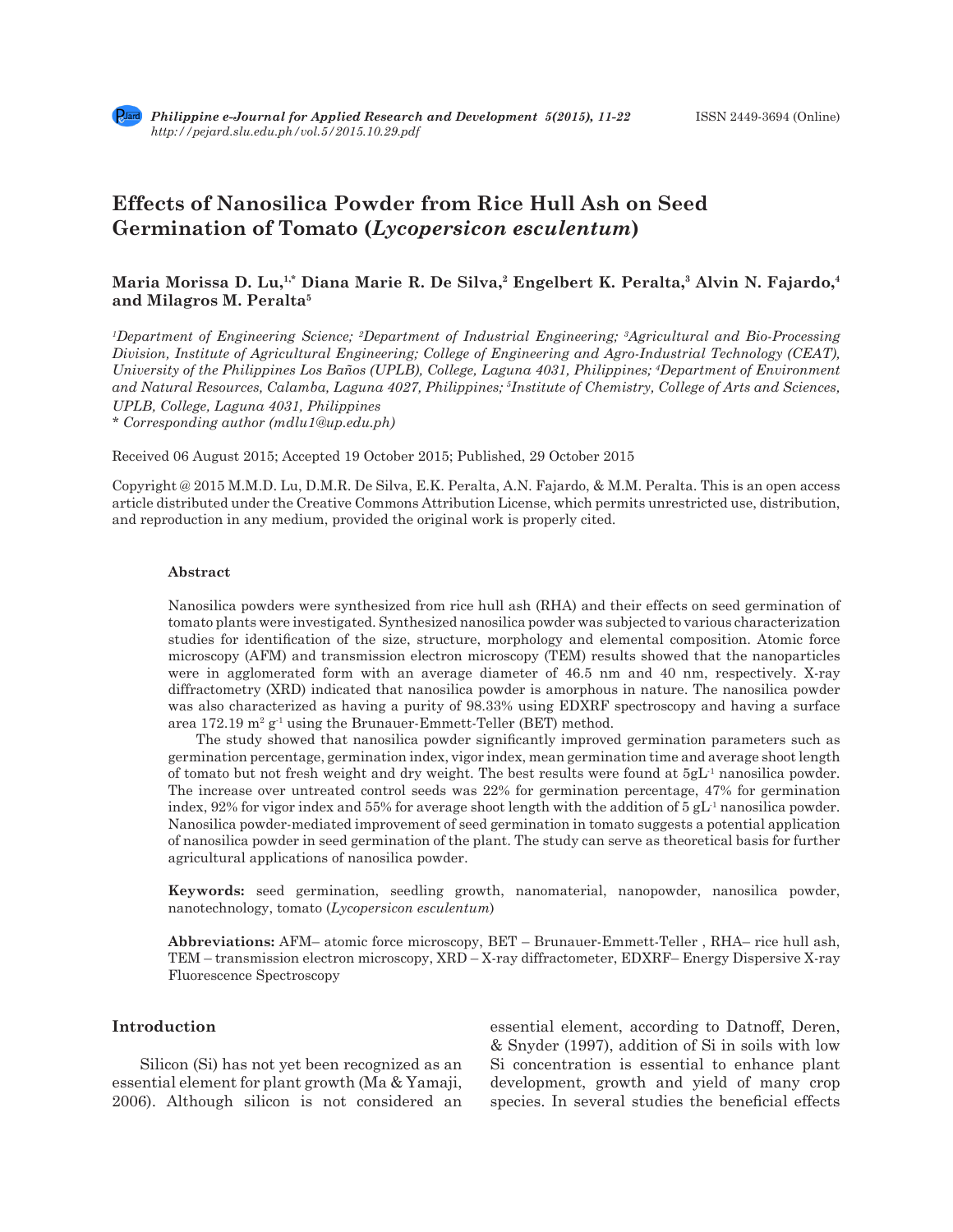of Si have been observed in agricultural crops by improving tolerance to drought (Ahmed*,* Hassen, & Khurshid, 2011; Gong*,* Zhu, Chen, Wang, & Zhang, 2005), resistance to pests and diseases (Côté-Beaulieu, Chain, Menzies, Kinrade, & Bélanger, 2009; Dannon & Wydra, 2004; Diogo & Wydra, 2007; Ghareeb, Bozśo, Ott, Repenning, Stahl, & Wydra, 2011; Kurabachew and Wydra, 2014), improving fruit yield (Rambo, Cardoso, Bevilaqua, Rizzethi, Ramos, Korndörfer, & Martins, 2011), and reducing the negative effects of some toxic elements in the soil (Rizwan, Meunier, Miche, & Keller, 2012; Marmiroli, Pigoni, Savo-Sardaro, & Marmiroli, 2014). A largely available source of Si is from harnessing rice hull ash (RHA) known to have high silica content (Amutha, Ravibaskar, & Sivakumar, 2010; Matori, Haslinawati, Wahab, Sidek, Ban, & Ghani, 2009). The use of RHA has both positive environmental and economic impact through the use of an abundant low-value agricultural by-product that can alleviate waste disposal problems.

Some authors reported the prophylactic effect of Si against several pathogens in tomato plants. Dannon & Wydra (2004) reported the influence of Si in reducing the disease incidence of bacterial wilt and its population density in stems of tomato while Ghareeb et al. (2011) concluded that Si in tomato plants alleviates biotic stress imposed by the pathogens. Improvements in salt tolerance by addition of Si have also been reported in tomato (Romero-Aranda, Jurado, & Cuartero, 2006).

In recent years, several studies have been conducted on the application of nanomaterials on plant germination and growth. Juhel, Batisse, Hugues, Daly, Van Pelt, O'halloran & Jansen (2011) reported that alumina nanoparticles increase the biomass accumulation of the water plant, such as an increase in root length and number of fronds per colony. Khodakovskaya, Dervishi, Mahmood, Xu, Li, Watanabe, & Biris (2009) studied the effects of carbon nanotubes on seed germination and plant growth of tomato seedlings. Carbon nanotubes were found to penetrate tomato seeds and affect their germination and growth rates. Germination was found to be significantly higher for seeds exposed to carbon nanotubes compared to control. Nair, Mohamed, Gao, Maekawa, Yoshida, Ajayan, & Kumar (2012) also studied the effects of carbon nanotubes on seed germination of the rice plant.

Increase in water content was observed in seeds treated with the carbon nanomaterial during germination. Treated seedlings appeared to be healthier with well-developed root and shoot systems compared to untreated seedlings.

In view of the increasing applications and advantages of using Si in agricultural crops, this study was conducted to prepare and characterize nanosilica powder from RHA and consider the possibility of using this powder as Si source for seed germination of tomato plants. It is important to observe its effects at the initial stages of plant development. The benefits of Si in the growth and development of tomato should manifest early in the form of improved germination characteristics.

## **Materials and Methods**

# *Preparation and Characterization of Nanosilica Powder*

The preparation of nanosilica powder was fully described in our previous work (Lu, Peralta, Elepaño, Yaptenco, Suministrado, & Peralta, 2013). Nanosilica powder was extracted from RHA (with some modifications) and used in the study. RHA was obtained from uncontrolled burning of rice hull. RHA was digested at 95°C for 2 h in 200 mL of 0.001 N HCl to remove soot and dissolve metal oxide contaminants. The residue was ignited at 650°C for 6 h in a furnace to completely burn off any remaining sooty contaminants.

Ignited RHA samples were dissolved in 3 N NaOH solution and boiled for 3 h. The pH was adjusted to pH 2 using concentrated  $\rm{H}_{2}SO_{4}$ in such a way as to obtain the maximum yield of precipitated silica. Then, it was thoroughly washed with boiling distilled water. The mixture was filtered and the residue was dried at 120°C for 12 h to come up with a white silica powder. Silica powder was dissolved in 50 mL 2.5 N NaOH solution with continuous stirring for 10 h. Concentrated  $\rm H_2SO_4$  was added to adjust the pH to a range of 7.5–8.5 and the mixture was sonicated (Heat Systems-Ultrasonics, USA) for 1 h. The precipitated silica was washed with distilled water until the filtrate became alkali-free. The solution was filtered and nanosilica powder was collected after drying the residue at 50°C for 48 h.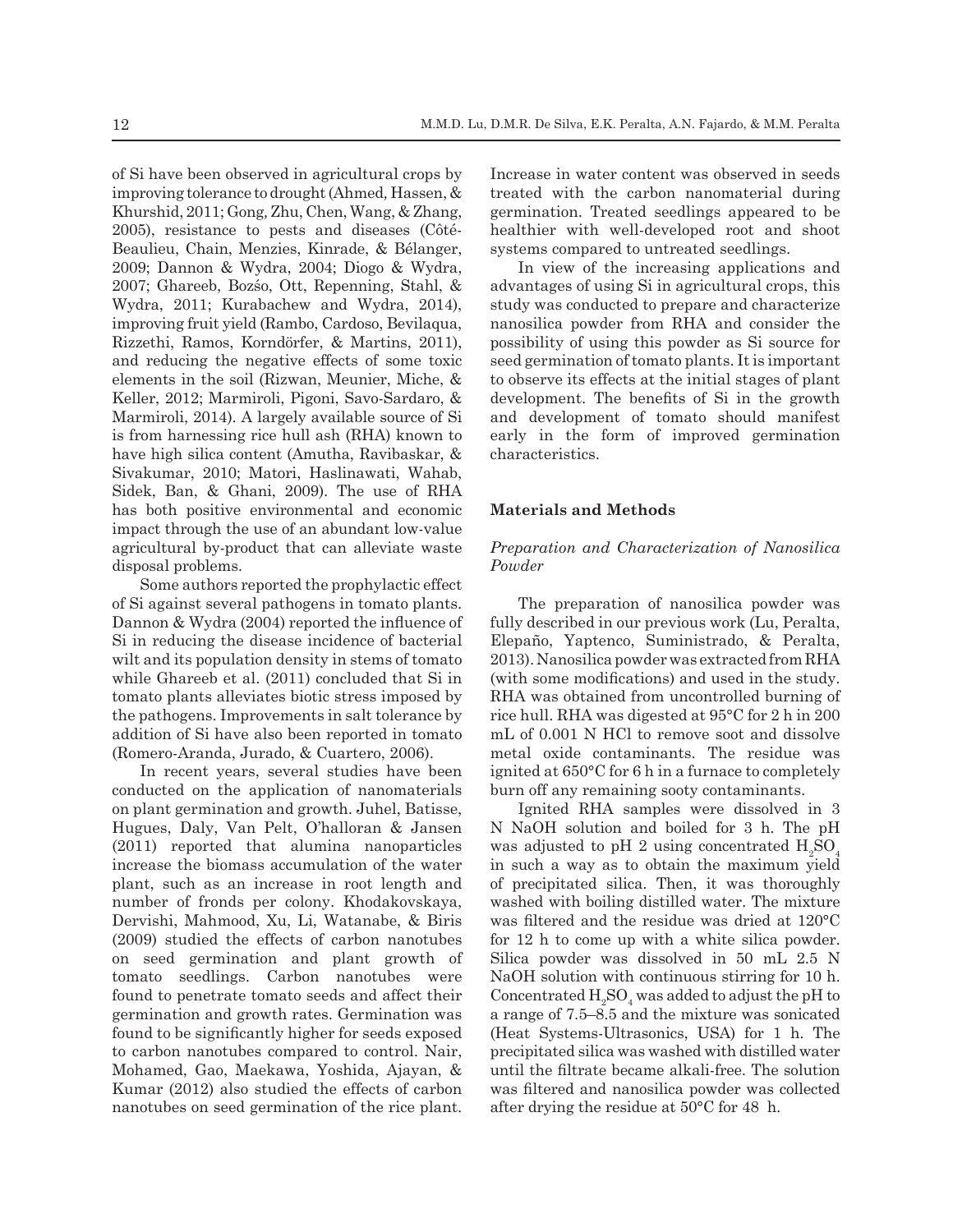The nanosilica powder thus obtained was subjected to various characterization studies for identification of their structure and morphology. The morphology and particle size of nanosilica powder was studied using atomic force microscopy (AFM) (XE-70, Park systems, South Korea) and transmission electron microscopy (TEM) (JEOL USA, Inc., JEM-1010, USA) operated at an accelerating voltage of 100 kV. The samples were dispersed in ethanol for 30 min before imaging. The X-ray diffractometer (XRD) (MAXima XRD-7000, Shimadzu, Japan) was employed to examine the crystalline structure of nanosilica powder using Cu  $K_a$  ( $λ = 1.5406$  Å) as a radiation source, acceleration voltage of 40 kV and current of 30 mA. The diffraction angle (2θ) was scanned from 3°–90° at a rate of 1°min-1.

The elemental composition of nanosilica powder in the form of oxides and the purity of synthesized nanosilica powder were determined using Energy Dispersive X-ray Fluorescence Spectroscopy (EDXRF) (EDX-720, Shimadzu, Japan). The surface area was calculated from the linear portion of the Brunauer-Emmett-Teller (BET) plot at a relative pressure (*P*/*P*<sub>o</sub>) range 0.05–0.30, where *P* is the system pressure and  $P_{\rho}$ is the initial pressure. Samples were degassed at 300°C for 3 h and a six-point BET analysis was conducted using the surface area and pore size analyzer (Nova 2200e, Quantachrome, USA) to obtain the surface area of nanosilica powder.

#### *Plant Materials and Treatments*

Seeds of tomato cv. Magilas were procured from Pilipinas Kaneko Seeds Corporation, Batangas, Philippines. A laboratory experiment was performed with ten concentrations of Si. A total of 150 seeds in three replicates (50 seeds replicate-1) were utilized for each treatment. The procedure was repeated for a second trial.

Nanosilica powder was dispersed at different concentrations in de-ionized water using a sonicator (Heat Systems-Ultrasonics, USA) at amplitude of 30 kHz for 1 hr. Silicon concentrations used in the study were;  $1 g L<sup>1</sup>, 2 g$  $\mathrm{L}^{\text{-}1}\!,\,3\,\mathrm{g}\,\mathrm{L}^{\text{-}1}\!,\,4\,\mathrm{g}\,\mathrm{L}^{\text{-}1}\!,\,5\,\mathrm{g}\,\mathrm{L}^{\text{-}1}\!,\,6\,\mathrm{g}\,\mathrm{L}^{\text{-}1}\!,\,7\,\mathrm{g}\,\mathrm{L}^{\text{-}1}\!,\,8\,\mathrm{g}\,\mathrm{L}^{\text{-}1}\!,\,9\,\mathrm{g}$  $L<sup>1</sup>$  and 10 g  $L<sup>1</sup>$ . All treatment concentrations are in g nanosilica powder  $L^1$  of de-ionized water.

Germination tests were carried out using 9-cm-diameter plastic Petri dishes (50 seeds Petri dish<sup>-1</sup>) fitted with one-layer of Whatman No. 2 filter paper that was moistened with 5-mL of the test solution. Seeds treated with de-ionized water only served as a control. After treatment, the Petri dishes were placed in a dark room. Germination study was conducted at the Institute of Chemistry, University of the Philippines Los Baños on June–August 2014.

### *Measurement of Germination Parameters*

Seeds were considered germinated when the radicle at least 2-mm long has protruded through the seed coat (He, Ren, Chen, & Chen, 2014; Sharma, Rathore, Srinivasan, & Tyagi, 2014; Zheng, Hong, Lu, & Liu, 2005). Germinated seeds were counted every day for 10 days. Germination percentage (GP), mean germination time (MGT), germination index (GI) and vigor index (VI) were calculated on the last day using the following equations:

 $GP = n/N \times 100\%$ , where n is the total number of seeds germinated and N represents the total number of tested seeds (Shi, Zhang, Yao, Wu, Sun, & Gong, 2014; Yu, Duan, Xu, Zhang, & Jin, 2014);

 $MGT = \Sigma (A \times B) / C$ , where A is the number of seeds germinated on day B, B is the number of days counted from the beginning of germination test and C is the total number of seeds germinated at the end of the experiment (Amooaghaie, Tabatabaei, & Ahadi, 2015; Ellis & Roberts, 1981);

 $GI = \Sigma$  (Gt /Dt), where Gt is the number of seed germinated at t day and Dt represents the corresponding day of germination (Shi et al., 2014; Muharrem, Gamze, Mehmet, Mehmet, Sevil, Khalid, & Cemalet-Tin, 2008);

 $VI$  = mean shoot length (cm) x GP % (Abdul-Baki & Anderson 1973; Amooaghaie et al., 2015; Dhindwal, Lather, & Singh, 1991; Siddiqui & Al-Whaibi, 2014).

At the end of the germination experiment; the average shoot length, fresh and dry weights were measured. Shoot length was manually measured for all seedlings using a ruler. Seedling dry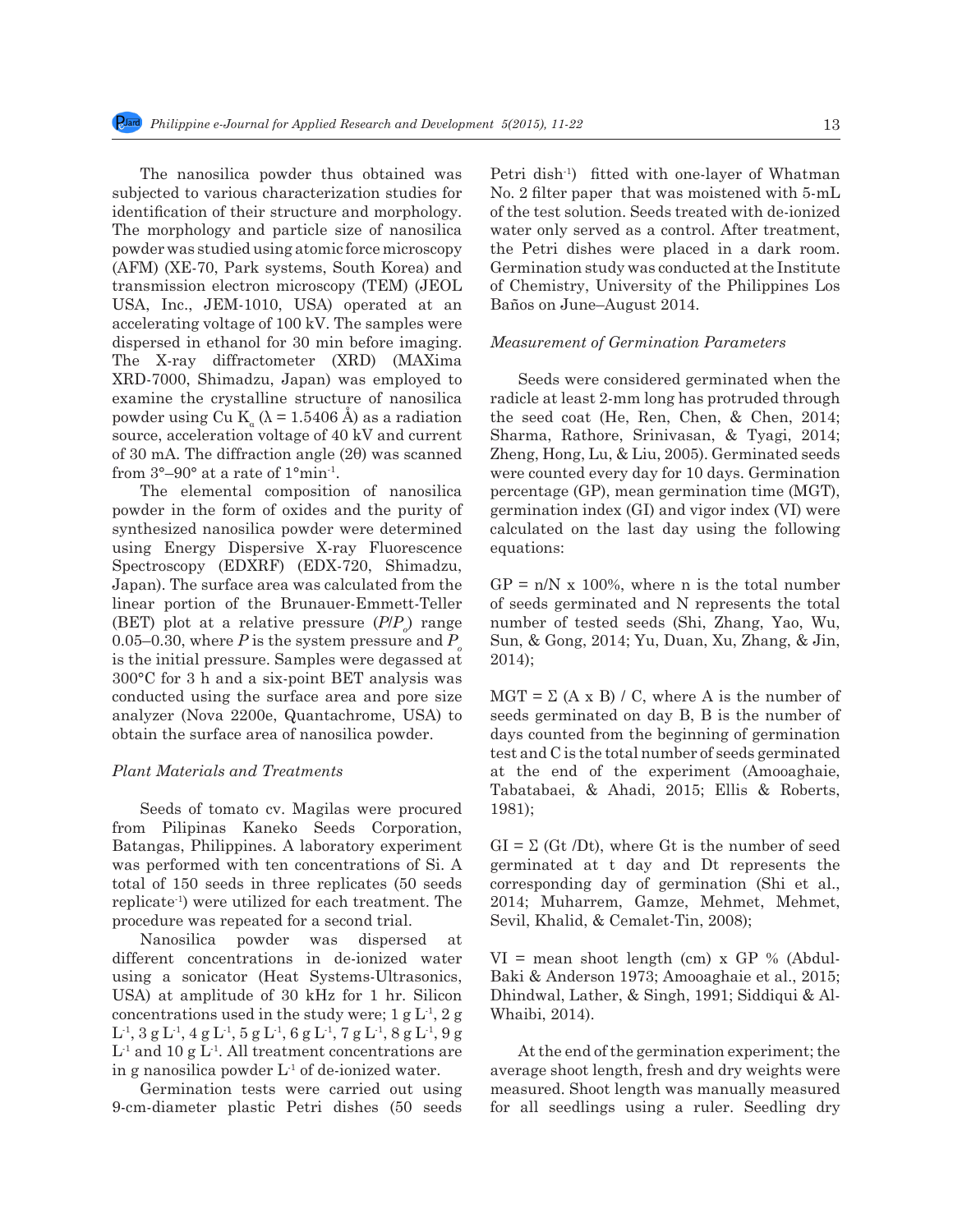weights were determined from all the seedlings that were produced in each Petri dish. Seedlings were dried in the oven at 70°C to a constant weight.

## *Statistical Analysis*

Data were statistically analyzed by one-way analysis of variance (ANOVA) using Minitab software, version 16 (Minitab Inc., USA). Differences among treatment means were tested for significance using the Tukey's test (honestly significant differences, HSD) at the 0.05 level (*P*<0.05).

## **Results and Discussion**

## *Characteristic Analysis of Nanosilica Powder*

The AFM and TEM analyses confirmed earlier studies of Lu et al. (2013) that the silica powder obtained using this preparation method had an average size in the nanometer range. The average diameter of nanosilica powder as determined by AFM and TEM was approximately 46.5 nm and 40 nm, respectively. The AFM and TEM micrographs of the synthesized nanosilica powder (Figure 1) showed that the particles were in agglomerated form with spherical morphology. These results are in agreement with those previously reported by Liu, Guo, Zhu, An, Gao, Wang, Ma, & Wang (2011) who reported that nanosilica from RHA has average dimensions of 40–50 nm.

Nanosilica powder was examined by X-ray Diffractometry to determine the extent of crystallinity. Crystallization is a disadvantage in preparing silicon-based materials, because silica is rendered inactive in its crystalline form (Payá, Monzó, Borrachero, Mellado, & Ordoñez, 2001). According to Ghorbani, Younesi, Mehraban, Celik, Ghoreyshi, & Anbia (2013), sharp diffraction peaks observed in XRD pattern indicate the presence of crystalline forms of prepared silica while a typical amorphous structure exhibits a hill-like peak in the range of  $(2\theta) = 15^{\circ} - 30^{\circ}$ , indicating the absence of any ordered crystalline structure and a highly disordered structure of silica. The XRD pattern of the prepared nanosilica powder shows a broad peak centered at  $2\theta$  angle =22°, which is indicative of its amorphous nature (Figure 2). This XRD pattern is in good agreement with the values for silica derived from RHA as reported in the literature (Amutha et al., 2010; Gu, Zhou, Yu, Luo, Wang, & Shi, 2015; Kamath & Proctor, 1998; Thuadaij & Nuntiya, 2008; Tzong-Horng, 2004).



**Figure 1.** Images of rice hull ash nanosilica obtained using the XE-70 atomic force microscope from Park Systems (left) and the JEM-1010 transmission electron microscopy from Jeol, USA (right).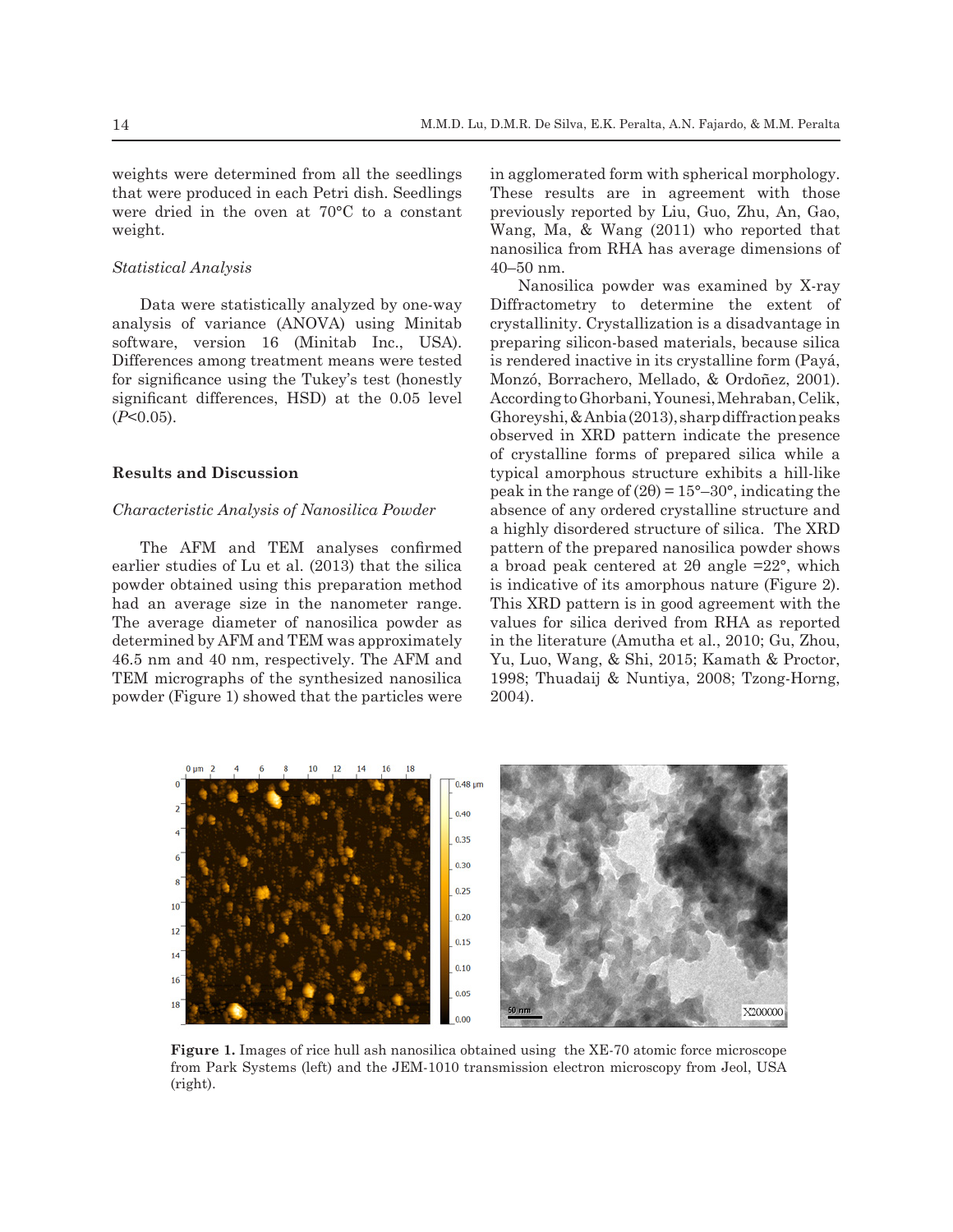

**Figure 2.** X-ray diffraction (XRD) pattern of nanosilica powder

The surface area is a crucial parameter for nanomaterials since materials with high surface area possess a high surface energy (Lazaro, Van De Griend, Brouwers, & Geus, 2013). Therefore, it is beneficial to tailor the surface area of nanosilica to fit the requirements of different applications (Gu et al., 2015). Figure 3 shows the BET surface area plot of nanosilica powder. The BET plot of nanosilica powder was found to be linear up to a relative pressure of 0.3 from the minimum relative pressure observed (P/Po~0.05). The surface area of nanosilica powder was found to be  $172.19 \text{ m}^2 \text{ g}^{-1}$ . The high value for the surface area of nanosilica powder corresponds to the values

found in the literature; nanosilica treated with 2 N NaOH and 3 N NaOH with surface area 184 and 187 m2 g-1, respectively (Thuadaij & Nuntiya, 2008).

The EDXRF results in Table 1 show that RHA nanosilica has a purity of 98.33% with negligible sulfur, copper and zinc contamination. Sulfur and copper have been reported to exist as impurities in synthesized nanosilica (Lu et al., 2013). The presence of sulfur as an impurity in the sample is probably due to the use of  $\rm H_2SO_4$ (Kamath & Proctor, 1998) for the extraction of silica/nanosilica while copper and zinc may be present in RHA (An, Guo, Zhu, & Wang, 2010;



**Figure 3.** Brunaeur-Emmett-Teller (BET) surface area plot of nanosilica powder.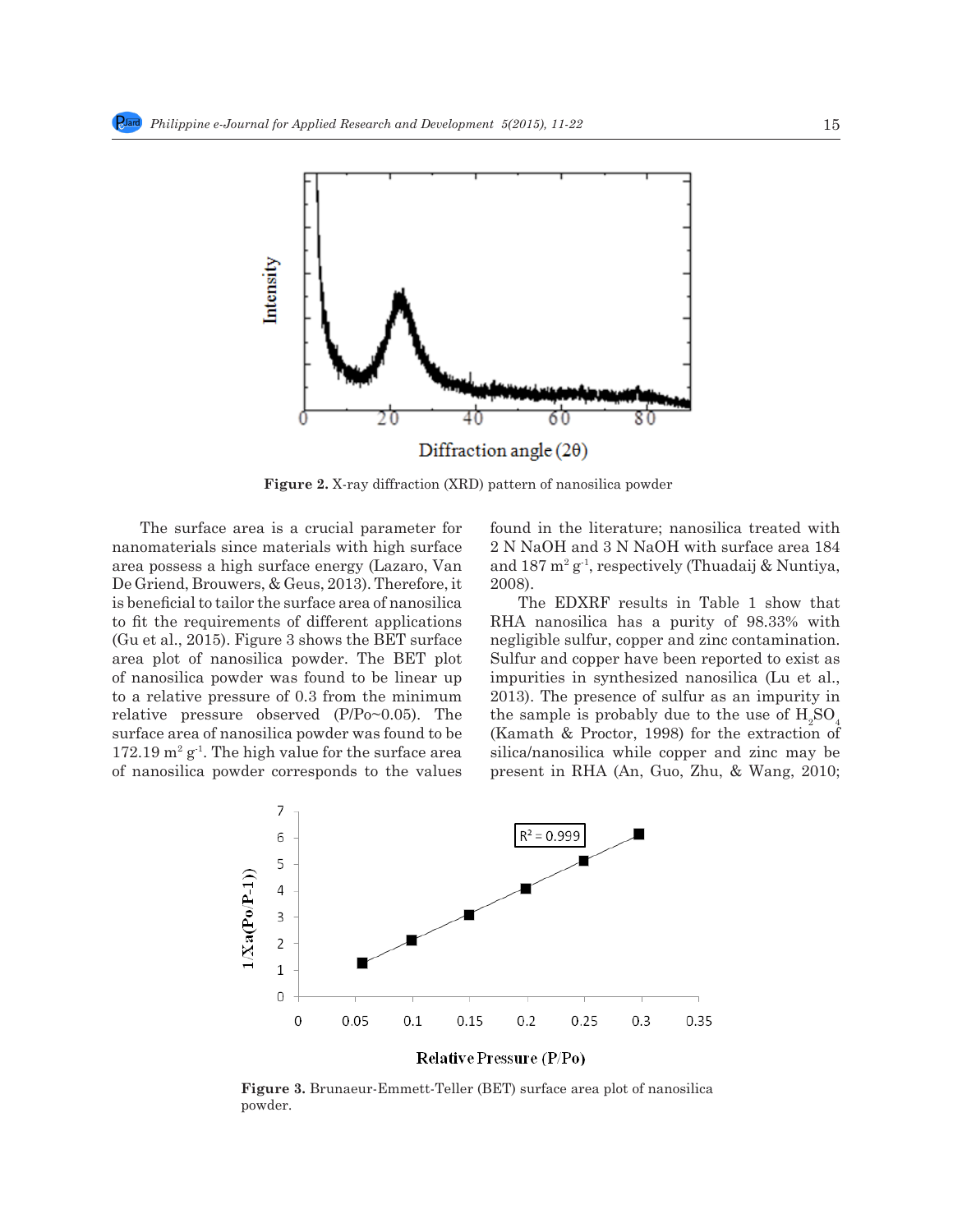Carmona, Oliveira, Silva, Mattoso, & Marconcini, 2013; Liu et al., 2011; Matori et al., 2009) and may have not been completely removed in the purification process.

**Table 1.** Chemical composition of nanosilica powder using Energy Dispersive X-ray Fluorescence Spectroscopy (EDXRF).

| Element   | Silicon           | Sulfur | Zinc | Copper |
|-----------|-------------------|--------|------|--------|
|           | (S <sub>i</sub> ) | (S)    | (Zn) | (Cu)   |
| $Wt.$ (%) | 98.33             | 1.50   | 0.09 | 0.08   |

*Effects of Nanosilica powder on Tomato Seed Germination*

Seed germination is a mechanism in which morphological and physiological alterations result in activation of the embryo. When the radicle has grown out of the covering seed layers, the process of seed germination is completed (Hermann, Meinhard, Dobrev, Linkies, Pesek, Heß, Macháčková, Fischer, & Leubner-Metzger, 2007). Seed germination provides a suitable foundation for plant growth, development and yield (Siddiqui & Al-Whaibi, 2014).

The germination percentage of tomato seeds treated with different amounts of nanosilica powder is presented in Figure 4. Significant differences in seed germination rate were observed among the means of samples for the different treatments at  $P \leq 0.05$ . Figure 4 shows the groupings assigned using the Tukey's method which explains that treatments that do not share a letter label are significantly different.

An increase in germination percentage was observed in nanosilica-powder-treated samples compared to control. Seeds treated with deionized water only yielded an average seed germination rate of 57.00%. The addition of  $2 g L<sup>1</sup>$ already showed a significant difference from the control. The treatment with the highest number of seeds germinated was observed with the addition of  $5g L<sup>1</sup>$  at an average seed germination rate of 70.33%. No significant effect was further observed in germination percentage of tomato by the addition of more nanosilica from  $4g L<sup>1</sup>$  to  $10g$  $L^{-1}$ .

The results of the study are in agreement with other studies done using nanoparticles which enhanced percentage of seed germination: carbon nanotubes observed in tomato seedlings (Khodakovskaya et al., 2009); FITC-labeled silica nanoparticles observed in rice (Nair, Poulose, Nagaoka, Yoshida, Maekawa, & Kumar, 2011); silver nanoparticles observed in Pearl millet seeds (Parveen & Rao, 2013); nanosilica (hydrophilic fumed silica purchased from the Evonik Industries, Germany) observed in tomato (Siddiqui & Al-Whaibi, 2014); nanosilica (extracted from RHA by acid precipitation and alkali extraction methods) observed in maize seed germination (Suriyaprabha, Karunakaran, Yuvakkumar, Rajendran, & Kannan, 2012);



**Figure 4.** The effect of different amounts of nanosilica powder on germination percentage of tomato.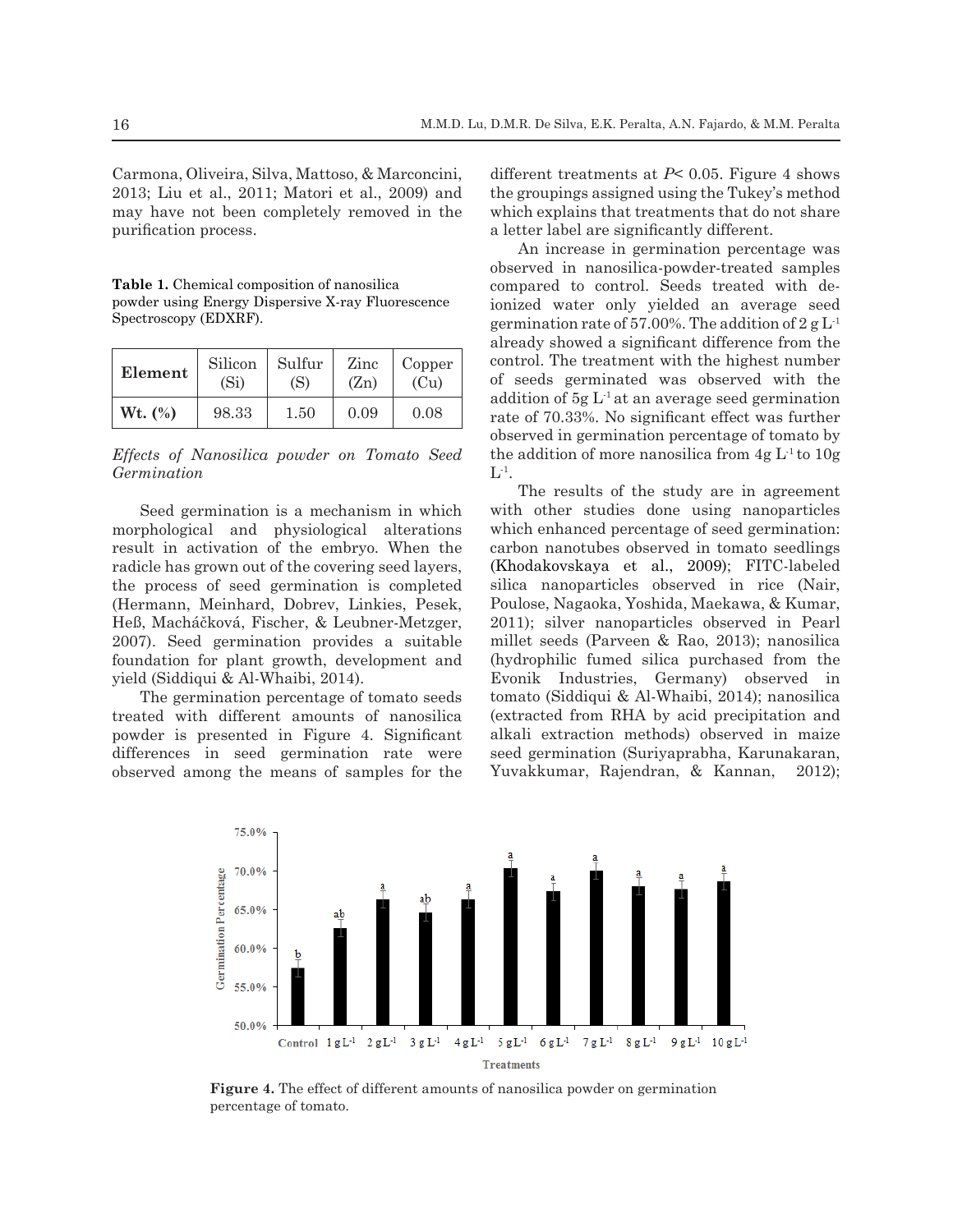nanotitania effect on germination and growth of spinach seeds (Zheng et al., 2005); and graphene effects on seed germination and seedling growth of tomato (Zhang, Gao, Chen, & Li, 2015).

Our results showed that the germination percentage of tomato seeds was increased by 22% relative to the control when  $5 \text{ g L}^1$  was applied. The increase in germination percentage agrees with the results of Siddiqui and Al-Whaibi (2014) who reported that 5 g  $L<sup>1</sup>$  nanosilica increased tomato seed germination by approximately 10% relative to the control. Suriyaprabha et al. (2012) concluded that an increase in germination percentage may be due to the absorption and utilization of nanoparticles by seeds. Zheng et al. (2005) also mentioned that due to small particle size, nanotitania penetrates into the seeds of spinach during the treatment period and enhances the germination characteristics of the seed. Therefore, nanosilica powders would have directly transported into tomato seeds because of its smaller size and therefore, might have improved the germination percentage of treated samples.

The result of Tukey's method for the determination of germination index is shown in Figure 5. The study showed that germination index of tomato gradually increased with the addition of RHA nanosilica powder. Compared to the control, the addition of 1 g  $L^1-4$  g  $L^1$  did not lead to a significant increase in the germination index of tomato seeds. A significant difference on the germination index was noted starting with the addition of  $5g L<sup>1</sup>$  relative to the control.



**Figure 5.** The effect of different amounts of nanosilica powder on germination index of tomato.



**Figure 6.** The effect of different amounts of nanosilica powder on vigor index of tomato.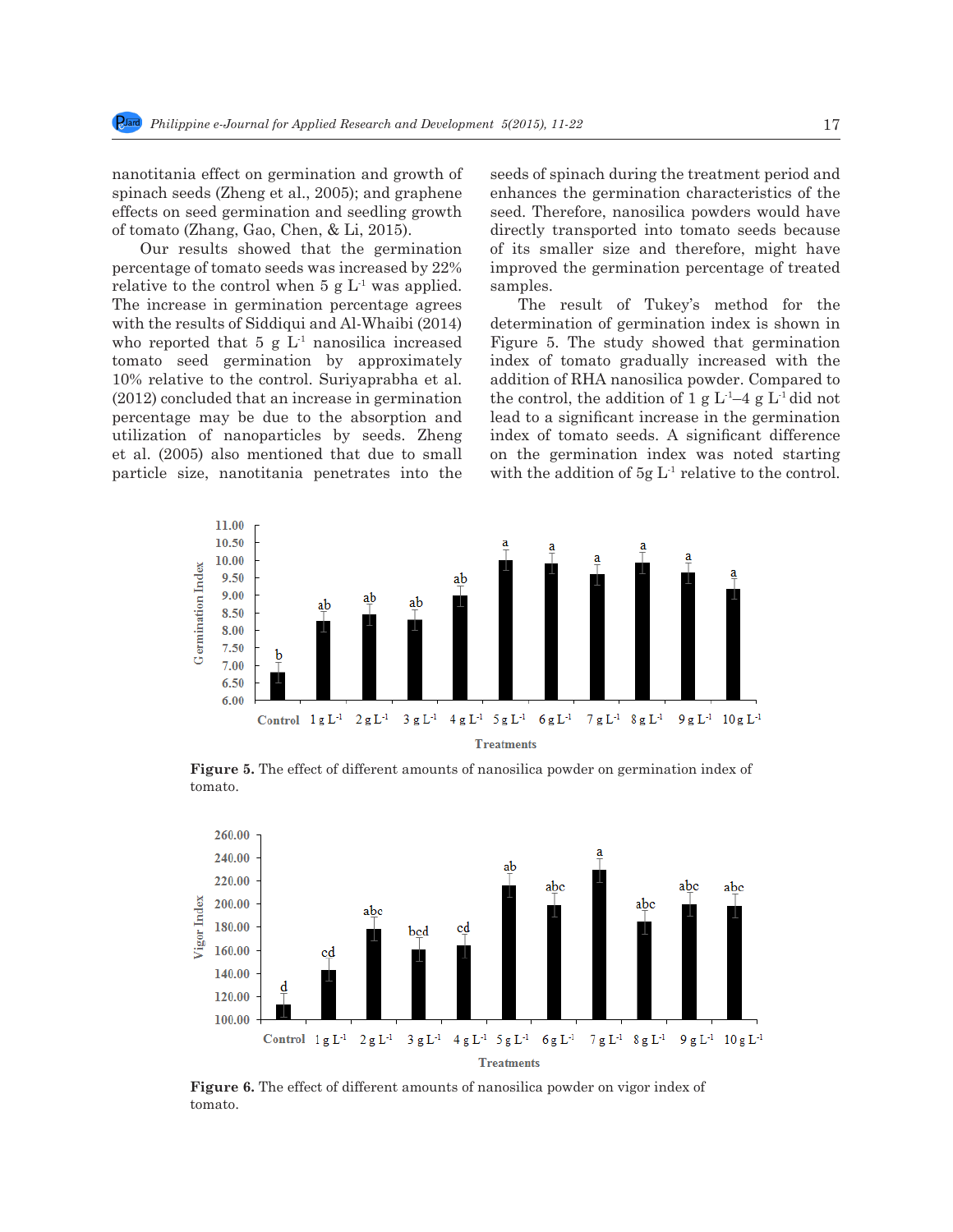Thereafter, no significant difference was observed with the addition of more nanosilica. Germination index was increased by 47% with the addition of  $5 g L<sup>1</sup>$  compared to control.

According to Deng, Yuan, Feng, Ding, Song, & Wang (2014), vigor index represents the germination capacity and growing tendency of seedling. The decrease of vigor of seeds slows the plant's growth rate, reducing crop yields (Zheng et al., 2005). The results showed that the vigor index of tomato was significantly increased with the addition of nanosilica powder (Figure 6). The result of the study on vigor index is comparable with the germination percentage where the addition of 2 g  $L^1$  also showed significant difference from the control; however, the level of significant change was not sustained upon further addition of 3 g  $L^1$  to 4 g  $L^1$  of nanosilica. Vigor index was significantly increased by 92% with the addition of 5 g  $L^1$  compared to control. The addition of  $7g L<sup>1</sup>$  yielded the largest vigor index, but no further significant increase was observed relative to the addition of  $5g L<sup>1</sup>$  to  $10g$  $L<sup>1</sup>$  nanosilica. The positive effects of nanosilica on germination index and vigor index of tomato seeds observed in the study agree with the findings of Siddiqui & Al-Whaibi (2014).

The mean germination time of tomato seeds treated with different amounts of nanosilica powder is shown in Figure 7. Significant differences in mean germination time were observed among the means of samples for the different treatments. As shown in Figure 7, the addition of nanosilica

powder was found to accelerate the process of tomato seed germination and significantly shortened the mean germination time. The control showed an average germination time of 5.5 days while the treatment with the lowest mean germination time was observed with the addition of  $6 \text{ g L}^1$  at an average germination time of 4.4 days. No significant effect was observed in mean germination time of tomato by the addition of more nanosilica from 4 g  $L^1$  to 10 g  $L^1$ .

Khodakovskaya et al. (2009) demonstrated that carbon nanotubes had a positive impact on the germination of tomato seeds. Carbon nanotubes were able to penetrate seed husks, causing the husks to break and thereby initiate water uptake, resulting in rapid seed germination. Zhang et al. (2015) showed that graphene sheets also penetrated the seed husks of tomato seeds which allowed water uptake inside the seeds. Therefore the results suggested that synthesized nanosilica powder would have penetrated the seed husks of tomato seeds and therefore shortened the mean germination time. Similar results have been reported for the effects on germination of nanosilica in tomato (Siddiqui & Al-Whaibi, 2014) and maize seed (Suriyaprabha et al., 2012) germination.

The results of the study on the effects of nanosilica powder on the average shoot length of tomato are shown in Figure 8. Shoot length was observed to be highest in the  $7g L<sup>1</sup>$  treatment and the values were significantly higher than the control in the 2 g  $L^1$  and 5 g  $L^1$ –10 g  $L^1$ treatments.



**Figure 7.** The effect of different amounts of nanosilica powder on mean germination time of tomato.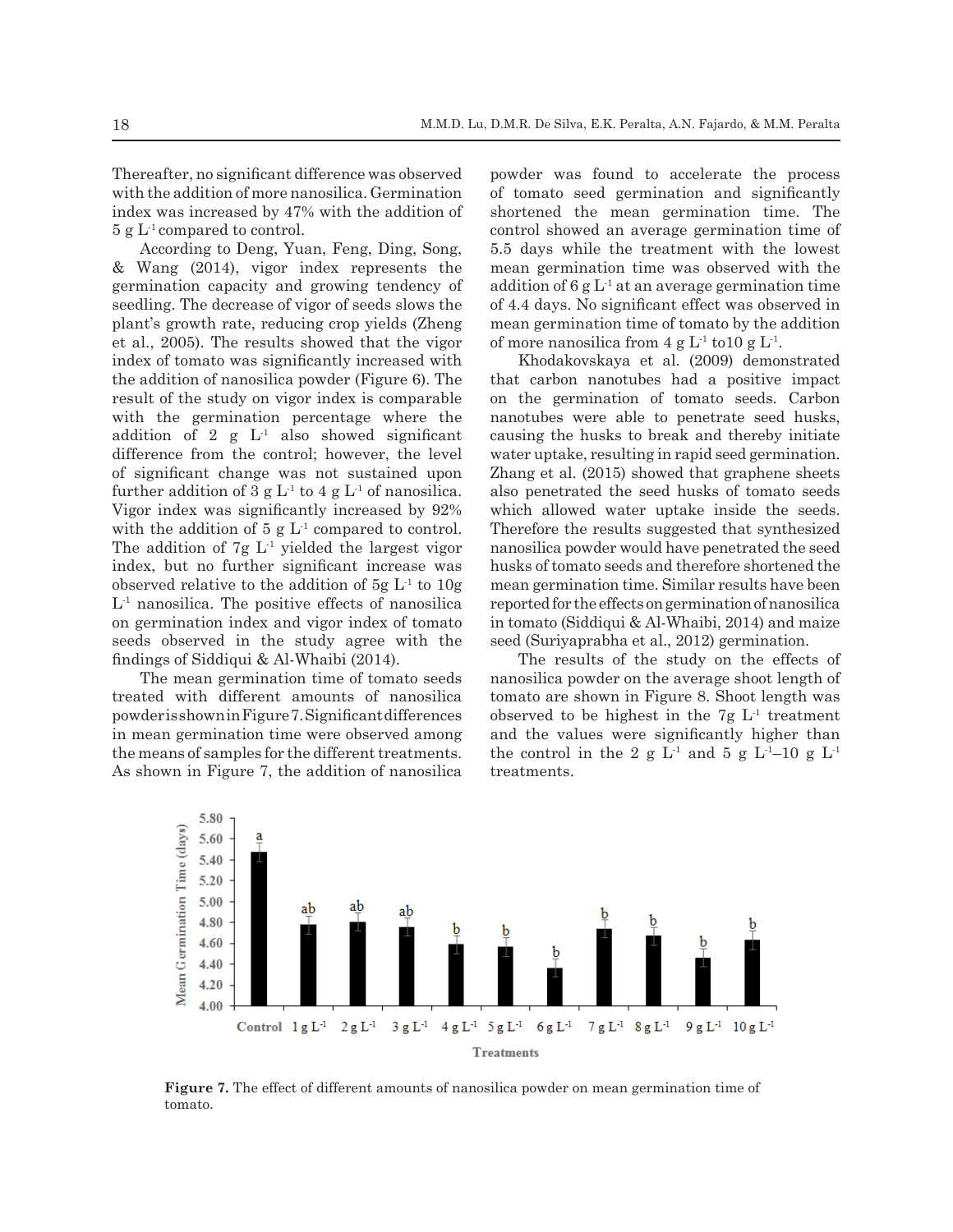

**Figure 8.** The effect of different amounts of nanosilica powder on average shoot length of tomato.

The effect of nanosilica powder on fresh and dry weights of tomato is shown in Table 2. The positive effects of nanosilica on fresh weight and dry weight of tomato seedlings were observed in tomato cv. Super Strain B by Siddiqui & Al-Whaibi (2014) and in maize seeds by Suriyaprabha et al. (2012). However, in this study, the addition of nanosilica powder did not significantly affect the fresh and dry weights of tomato. In agreement with this work, previous studies also reported neither positive nor negative effects of nanomaterials on fresh weight or dry weight of seedlings (Haghigni, Afifipour, & Mozafarian, 2012; Zhang et al., 2015).

| <b>Treatments</b> | <b>Fresh Weight</b><br>$(mg)^*$ | Dry Weight<br>$(mg)^*$ |
|-------------------|---------------------------------|------------------------|
| Control           | 300                             | 90                     |
| $1g L^{-1}$       | 330                             | 88                     |
| $2g L^{-1}$       | 410                             | 82                     |
| $3g L-1$          | 460                             | 83                     |
| $4g L^{-1}$       | 390                             | 87                     |
| $5g L-1$          | 440                             | 87                     |
| $6g L^{-1}$       | 500                             | 88                     |
| $7g L^{-1}$       | 460                             | 93                     |
| $8g L^{-1}$       | 340                             | 93                     |
| $9g L^{-1}$       | 440                             | 95                     |
| $10g L-1$         | 400                             | 93                     |

**Table 2.** Effects of nanosilica powder applied on fresh and dry weights of tomato

\*Values are not significant at *P*< 0.05 level by Tukey's test

Germination percentage, germination index and vigor index are some of the most common indices of germination which are used to estimate the germinating performance and seedling growth. After assessment of germination percentage and other indices in the study, it was found that tomato seed germination was enhanced by the addition of nanosilica powder and its effects optimized in lower concentrations of nanosilica.

The best treatment should consistently prove significant differences from the control in terms of the desirable characteristics of germinated seeds, while utilizing the least amount of nanosilica. The addition of  $5g L<sup>1</sup>$  nanosilica showed the most promising results that yielded significant differences from the control in terms of seed germination rate, germination index, vigor index, average shoot length and mean germination time. The addition of more nanosilica showed no significant effect in further enhancing these characteristics. Although the addition of  $5g L<sup>1</sup>$  nanosilica showed no significant effect in increasing the fresh and dry weights of germinated seeds, the same was observed for all the treatments used in the experiment.

With the present study, the beneficial responses of tomato to nanosilica powder from RHA were noted to be significant for germination parameters. Therefore, the nanosilica powdermediated improvement of seed germination of tomato suggests a potential application of the nanomaterial in the said plant. The study can serve as theoretical basis for further agricultural applications of nanosilica powder.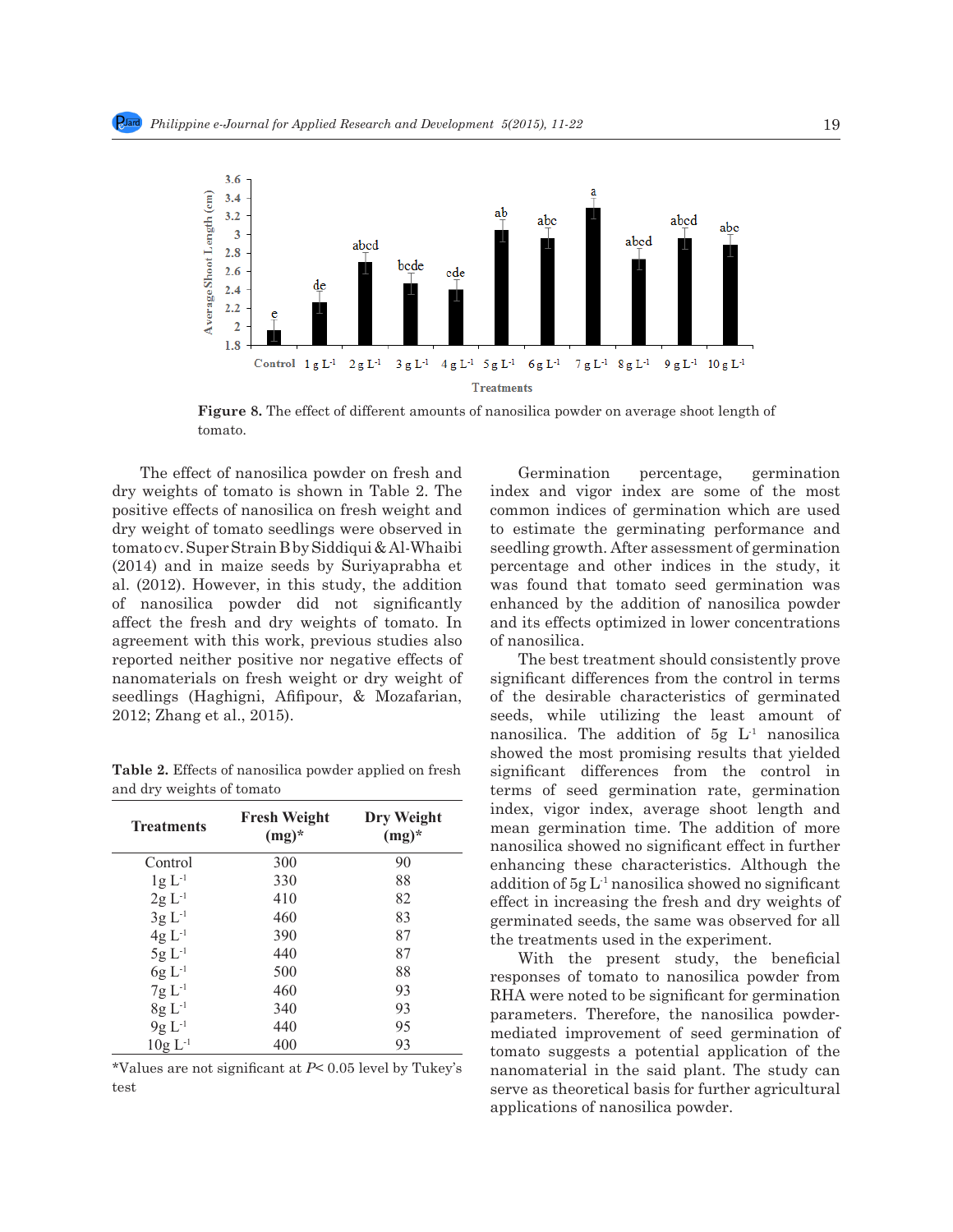# **Acknowledgments**

The authors thank the Philippine Council for Industry, Energy and Emerging Technology Research and Development, Department of Science and Technology (PCIEERD-DOST) and the University of the Philippines Los Baños (UPLB) for the financial support.

## **References**

- Abdul-Baki AA, Anderson JD. 1973. Vigour determination in soybean seed by multiple criteria. *Crop Sci 13*: 630–633.
- Ahmed M, Hassen F, Khurshid Y. 2011. Does silicon and irrigation have impact on drought tolerance mechanism of sorghum? *Agric Water Manag 98*: 1808–1812.
- Amooaghaie R, Tabatabaei F, Ahadi AM. 2015. Role of hematin and sodium nitroprusside in regulating *Brassica nigra* seed germination under nanosilver and silver nitrate stresses. *Ecotox Environ Safe 113*: 259–270.
- Amutha K, Ravibaskar R, Sivakumar G. 2010. Extraction, Synthesis and Characterization of Nanosilica from Rice Husk Ash. *Int J Nanotechnol Applicat 4(1)*: 61–66.
- An D, Guo Y, Zhu Y, Wang Z. 2010. A green route to preparation of silica powders with rice husk ash and waste gas. *Chem Eng J 162*: 509–514.
- Carmona VB, Oliveira RM, Silva WTL, Mattoso LHC, Marconcini JM. 2013. Nanosilica from rice husk: Extraction and characterization. *Ind Crops Prod 43*: 291–296.
- Côté-Beaulieu C, Chain F, Menzies JG, Kinrade SD, Bélanger RR. 2009. Absorption of aqueous inorganic and organic silicon compounds by wheat and their effect on growth and powdery mildew control. *Environ Exp Bot 65:* 155–161.
- Dannon EA, Wydra K. 2004. Interaction between silicon amendment, bacterial wilt development and phenotype of Ralstonia Solanacearum in tomato genotypes. *Physiol Mol Plant P64*: 233–243.
- Datnoff Le, Deren CW, Snyder GH. 1997. Silicon fertilization for disease management of rice in Florida. *Crop Prot 16(6)*: 525–531.
- Deng Y, Yuan F, Feng Z, Ding T, Song J, Wang B. 2014. Comparative study on seed germination characteristics of two species of Australia saltbush under salt stress. *Acta Ecol Sin 34*: 337–341.
- Dhindwal AS, Lather BPS, Singh J. 1991. Efficacy of seed treatment on germination, seedling emergence and vigour of cotton (*Gossypium hirsutum*) genotypes. *Seed Res 19*: 59–61.
- Diogo RVC, Wydra K. 2007. Silicon-induced basal resistance in tomato against *Ralstonia solanacearum* is related to modification of pectic wall polysaccharide structure. *Physiol Mol Plant P 70*: 120–129.
- Ellis RA, Roberts EH. 1981. The quantification of ageing and survival in orthodox seeds. *Seed Sci Technol 9*: 373–409.
- Ghareeb H, Bozśo Z, Ott PG, Repenning C, Stahl F, Wydra K. 2011. Transcriptome of silicon-induced resistance against Ralstonia solanacearum in the silicon non-accumulator tomato implicates priming effect. *Physiol Mol Plant P75*: 83–89.
- Ghorbani F, Younesi H, Mehraban Z, Celik MS, Ghoreyshi AA, Anbia M. 2013. Preparation and characterization of highly pure silica from sedge as agricultural waste and its utilization in the synthesis of mesoporous silica MCM-41. *J Taiwan Inst Chem E 44*: 821–828.
- Gong H, Zhu X, Chen K, Wang S, Zhang C. 2005. Silicon alleviates oxidative damage of wheat plants in pots under drought. *Plant Sci 169*: 313–321.
- Gu S, Zhou J, Yu C, Luo Z, Wang Q, Shi Z. 2015. A novel two-staged thermal synthesis method of generating nanosilica from rice husk via pre-pyrolysis combined with calcination. *Ind Crops Prod 65*: 1–6.
- Juhel G, Batisse E, Hugues Q, Daly D, Van Pelt FNAM, O'halloran J, Jansen MAK. 2011. Alumina nanoparticles enhance growth of *Lemna minor*. *Aquat Toxicol 105*: 328–336.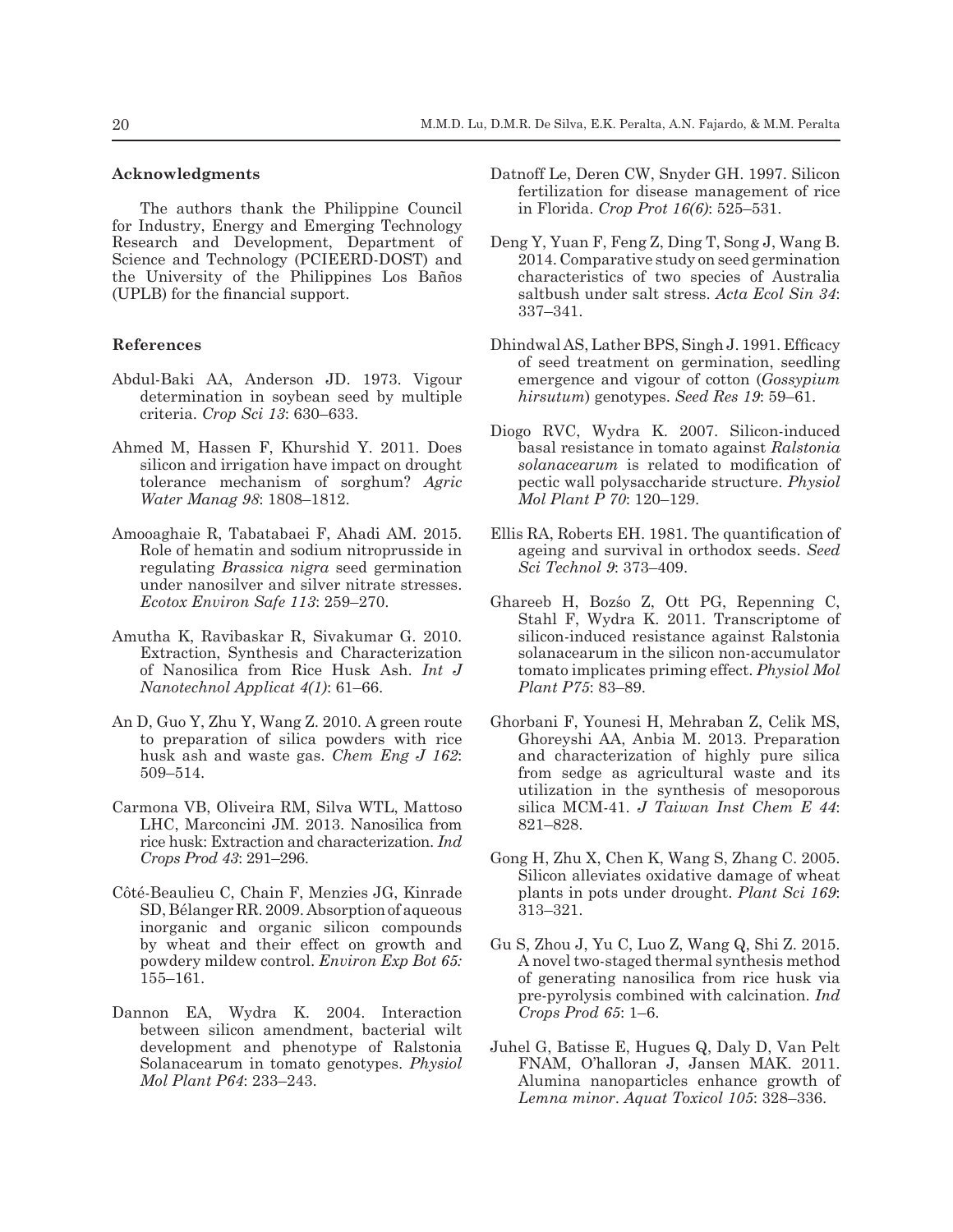- Haghighi M, Afifipour Z, Mozafarian M. 2012. The effect of N-Si on tomato seed germination under salinity levels. *J Biol Environ Sci 6(16)*: 87–90.
- He J, Ren Y, Chen X, Chen H. 2014. Protective roles of nitric oxide on seed germination and seedling growth of rice (*Oryza sativa* L.) under cadmium stress. *Ecotox Environ Safe 108*: 114–119.
- Hermann K, Meinhard J, Dobrev P, Linkies A, Pesek B, Heß B, Macháčková I, Fischer U, Leubner-Metzger G. 2007. 1-Aminocyclopropane-1-carboxylic acid and abscisic acid during the germination of sugar beet (*Beta vulgaris* L.): A comparative study of fruits and seeds. *J Exp Bot 58(11)*: 3047– 3060.
- Kamath SR, Proctor A. 1998. Silica gel from rice hull ash: Preparation and Characterization. *Cereal Chem. 75(4)*: 484–487.
- Khodakovskaya M, Dervishi E, Mahmood M, Xu Y, Li Z, Watanabe F, Biris A. 2009. Carbon nanotubes are able to penetrate plant seed coat and dramatically affect seed germination and plant growth. *ACS Nano 3(10)*: 3221– 3227.
- Kurabachew H, Wydra K. 2014. Induction of systemic resistance and defense-related enzymes after elicitation of resistance by rhizobacteria and silicon application against *Ralstonia solanacearum* in tomato (*Solanum lycopersicum*). *Crop Prot 57*: 1–7.
- Lazaro A, Van De Griend MC, Brouwers HJH, Geus JW. 2013. The influence of process conditions and Ostwald ripening on the specific surface area of olivine nano-silica. *Micropor Mesopor Mat 181*: 254–261.
- Liu Y, Guo Y, Zhu Y, An D, Gao W, Wang Z, Ma Y, Wang Z. 2011. A sustainable route for the preparation of activated carbon and silica from rice husk ash. *J Hazard Mater 186*: 1314–1319.
- Lu MMD, Peralta EK, Elepaño AR, Yaptenco KF, Suministrado DC, Peralta MM. 2013. Characterization and performance analysis of nanosilica powders from rice hull ash as

moisture sorbents. *Philipp Agric Scientist 96(3)*: 256–266.

- Ma JF, Yamaji N. 2006. Silicon uptake and accumulation in higher plants. *Trends Plant Sci 11(8)*: 392–397.
- Marmiroli M, Pigoni V, Savo-Sardaro ML, Marmiroli N. 2014. The effect of silicon on the uptake and translocation of arsenic in tomato (*Solanum lycopersicum* L.). *Environ Exp Bot 99*: 9–17.
- Matori KA, Haslinawati MM, Wahab ZA, Sidek HAA, Ban TK, Ghani WAK. 2009. Producing Amorphous White Silica from Rice Husk. *MASAUM Journal of Basic and Applied Sciences 1(3)*: 512–515.
- Muharrem K, Gamze K, Mehmet DK, Mehmet A, Sevil S, Khalid MK, Cemalet-Tin YC. 2008. Interaction between seed size and NaCl on germination and early seedling growth of some Turkish cultivars of chickpea (*Cicer arietinum* L.). *J Zhejiang Univ Sci B 9*: 371– 377.
- Nair R, Mohamed MS, Gao W, Maekawa T. Yoshida Y, Ajayan PM, Kumar DS. 2012. Effect of carbon nanomaterials on the germination and growth of rice plants. *J Nanosci Nanotechnol 12(3)*: 2212–2220.
- Nair R, Poulose AC, Nagaoka Y, Yoshida Y, Maekawa T, Kumar S. 2011. Uptake of FITC labeled silica nanoparticles and quantum dots by rice seedlings: Effects on seed germination and their potential as biolabels for plants. *J Fluoresc 21*: 2057–2068.
- Payá J, Monzó J, Borrachero Mv, Mellado A, Ordoñez LM. 2001. Determination of amorphous silica in rice husk ash by a rapid analytical method. *Cem Concr Res 31*: 227– 231.
- Parveen A, Rao S. 2013. Effect of nanosilver on seed germination and seedling growth in *Pennisetum glaucum*. *J Clust Sci 26(3)*: 693– 701.
- Rambo MKD, Cardoso AL, Bevilaqua DB, Rizzetti TM, Ramos LA, Korndörfer GH, Martins AF. 2011. Silica from rice husk ash as an additive for rice plant. *J Agron 10(3)*: 99–104.